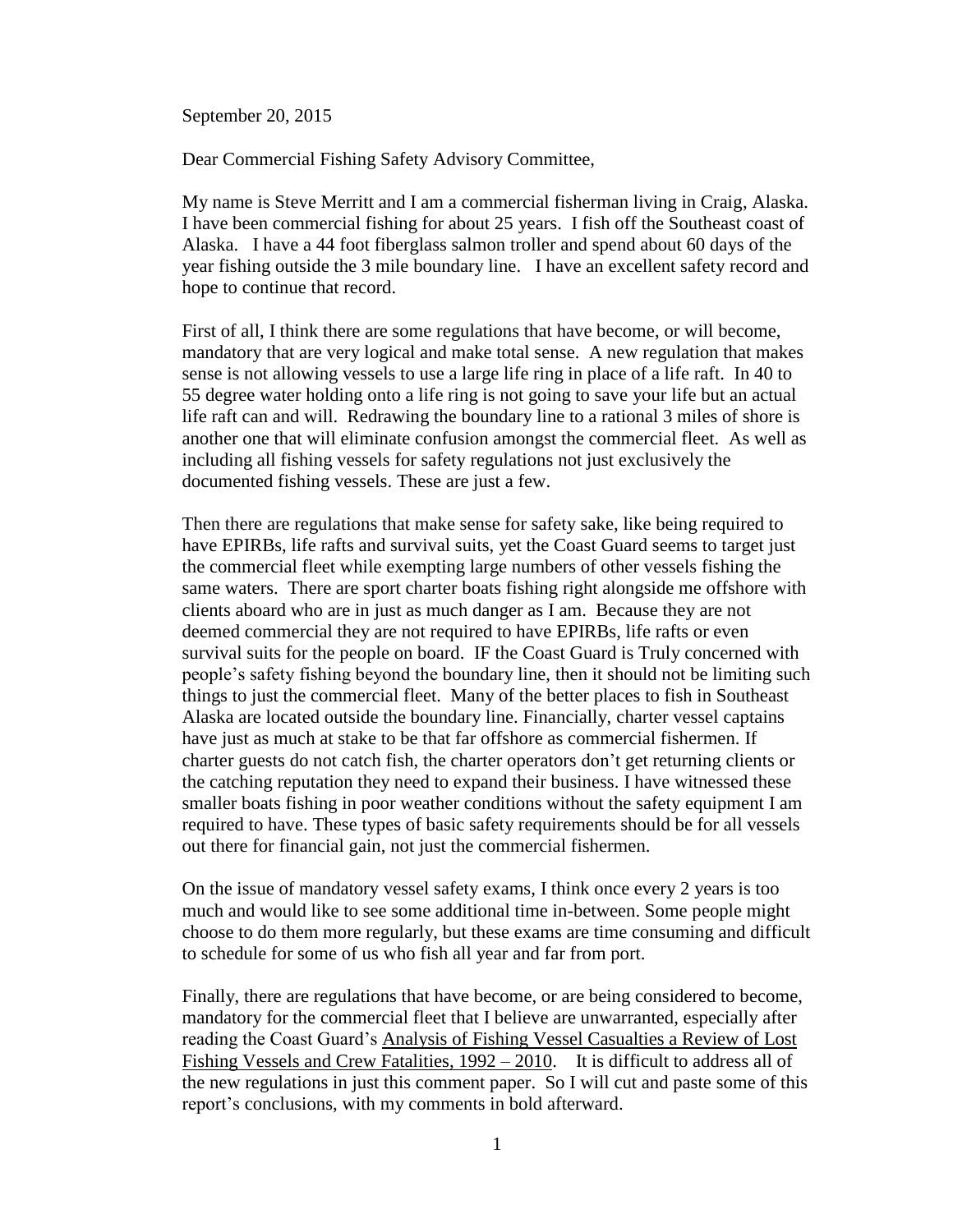## **Analysis of Fishing Vessel Casualties A Review of Lost Fishing Vessels and Crew Fatalities, 1992 – 2010**

## **A. Main Points (pp.3-4)**

*3. There was a statistically significant drop in vessel losses starting in 2006. Given the lack of regulations and the complexity of the industry, the drop is most likely due to a combination of economic, environmental, fisheries management and other regulatory factors, (pp. 8-10).*

**So why is the Coast Guard increasing the regulation of exams and drill testing, captain licensing etc. with this type of trend developing? What is the rational since there is a significant drop in vessel losses??**

*4. A comparison of vessel losses and safety exams showed limited correlation (about 34%). Few of the current regulations focus on preventing vessel loss, (pg 11).*

**Again is this enough to mandate a safety examination for a 100% of the commercial fishing fleet operating outside 3 miles??**

*7. Most fishing vessel losses (62%) occurred while engaged in non-fishing operations, (pg. 14)*.

**So again why is this mandate specific just for commercial fishing vessels when 62% of the losses have no correlation to commercial fishing??**

*17. Inadequate training contributed to at least 3 fatalities, (pg.22).*

**3 deaths out of 1,055 over a period of 19 years are significant enough to require mandatory safety training/ decals of all commercial fishing vessels and captains?? 3/1055 = 0.0028 or 28/100ths of a single percent over 19 years. ???** 

*18. Forty four percent of all vessel-related fatalities occurred on steel hulled vessels. Population data showed that steel vessels are generally larger than vessels of other hull materials. Consequently, they are able to operate farther offshore, with larger crews. Given the higher risk factors of crew size and distance from shore,*

**The regulatory mandates are for ALL commercial fishing vessels steel, non-steel, long, short, fat, tall, instead of where there seems to be a real PROBLEM? The better way to address these safety issues is on the vessels that are the source of the problem, not blanket regulations encompassing the entire fleet.**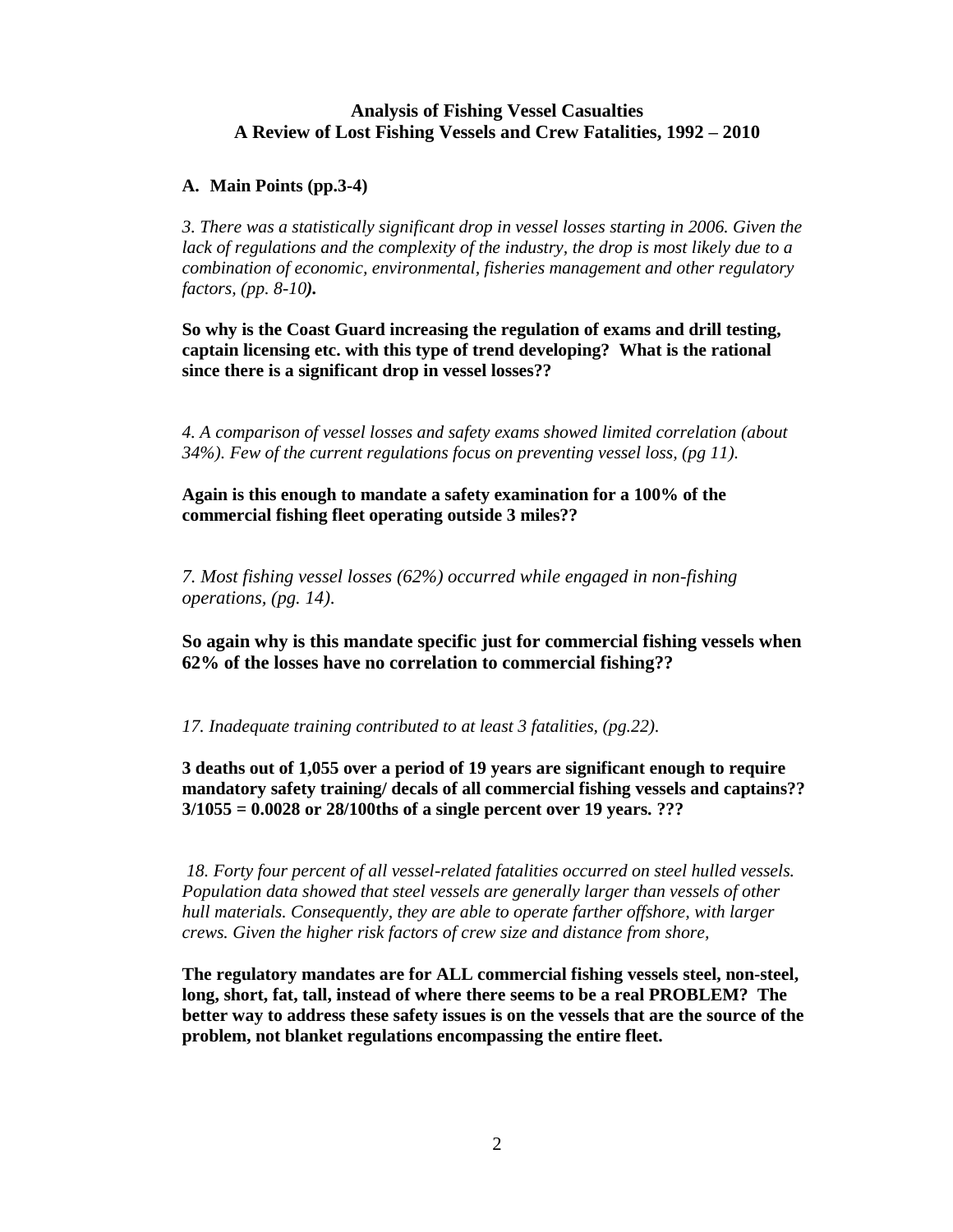*19. Beginning in calendar year 2000, there was a significant downward shift in the number of fatalities per year, with a record low in 2010, (pg. 24).*

**Again why are we now mandating such draconian safety regulations for the commercial fishing fleet with this trend prevalent?? The pre 2010 Coast Guard regulations are obviously accomplishing the goals of a safer fishing fleet. The expense of enforcing these mandatory regulations seems wasteful of government funds when the goal was being accomplished without mandating them.** 

*Of the 564 fatalities resulting from vessel loss, only 27% of the vessels had participated in the voluntary dockside exam program and received a safety decal. Conversely, when fatalities occurred on vessels with decals, the vessels were lost suddenly, with little or no time to respond. . In those casualties crewmembers were unable to use survival equipment or, in a few cases, could not fully don a survival suit*.

**The missing and comparatively important piece of information is …of the 564 fatalities HOW MANY OF THOSE vessels were lost suddenly with little or no time to respond regardless of a decal or not? We know that it is at least 27%. That is a missing key piece of information/comparison. Why is that not addressed?? I find it suspicious for this comparison to be left out of this report. Most likely it could be shown that a high percentage of the fatalities occurring at sea overall are because of sudden events with no time to respond.** 

I have some real problems with the rationale the Coast Guard is using to mandate a lot of these regulations, particularly given the statistics contained in this vessel casualty review.I strongly oppose the mandatory licensing of captains of commercial fishing vessels. Given the Analysis of Fishing Vessel Casualties a Review of Lost Fishing Vessels and Crew Fatalities, 1992 – 2010, there is no significant reason to require licensing of these people. If it could be shown that indeed there is a trend developing where unlicensed commercial fishing captains were becoming casualties of the sea then yes, but in fact this report shows the opposite.

I myself have 25 years of high seas fishing experience with an unblemished safety record and now I am faced with taking a test to prove my ability? An accident free record for 25 years should speak to that already. There is no sense in regulating just to regulate. I now have regulations for flares, EPIRBs, survival suits, belt guards, current and tide tables, horns, nav-lights, bilge alarms, fire extinguishers auto and fixed, manual pumps, dockside exams, coast pilots, compass deviation cards, general alarms, first aid, CPR, boarding ladders, bells, whistles, oil signs, garbage disposal signs, drug signs, radio operating directions, drills, light lists, toilet holding tanks, life rafts, rules of the road, and day markers. The list goes on. You people are about to regulate me right out of business!!!

In conclusion, I think that the Coast Guard has its purpose and I have a great respect for them and their needed presence on the sea. Some of the regulations you are considering mandating need serious scrutiny as far as being totally necessary. It should be asked of each statute and regulation you consider. Will this make a